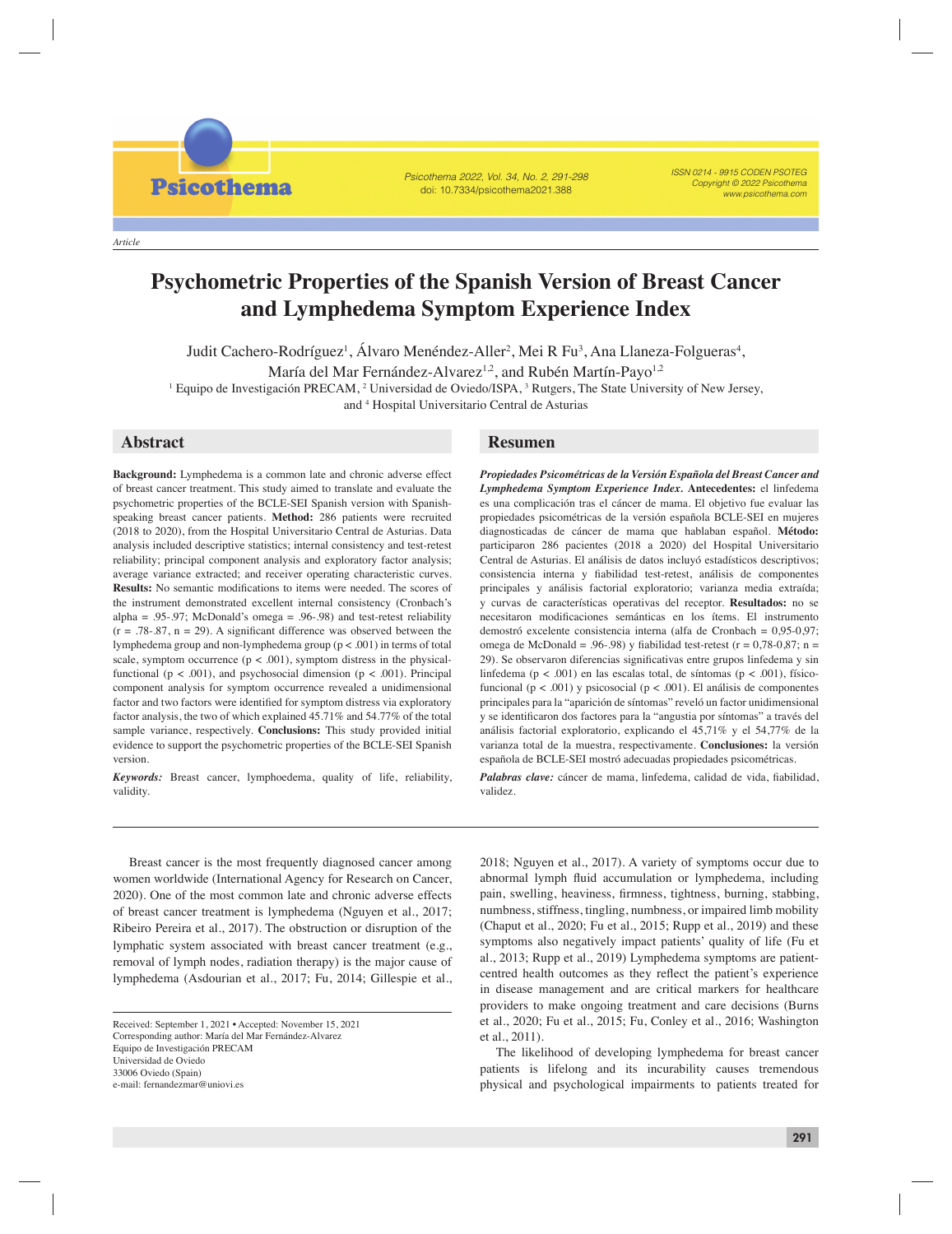breast cancer (Armer et al., 2019; Fu et al., 2013; Rupp et al., 2019). Lymphedema symptoms are cardinal signs of early-stage lymphedema as they often precede changes in limb size or girth or a lymphedema diagnosis (Fu et al., 2015; Fu, Conley et al., 2016). Therefore, to prevent the progression of lymphedema, it is important to promote patient self-care in terms of the awareness and identification of lymphedema symptoms (Arndt et al., 2019; Paramanandam et al., 2021). The original English version of the Breast Cancer and Lymphedema Symptom Experience Index (BCLE-SEI) a two-part, research-based instrument, has been used to assess lymphedema symptom occurrence and symptom distress (Fu et al., 2007; Fu et al., 2015; Fu, Axelrod et al., 2016; Shi et al., 2016). The original version demonstrated reasonable internal consistency (Cronbach's alpha  $\geq$  0.84) and reliability (r  $\geq$  0.92) (Fu et al., 2007). The BCLE-SEI has also been used in machine learning for lymphedema diagnosis (Fu et al., 2018) and clinical trials (Fu et al., 2021; Liu et al., 2021). Its evidence of validity, the internal consistency of the scores, and the ability to differentiate between breast cancer survivors with and without lymphedema based on the presence of symptoms have been demonstrated in English (Fu et al., 2015; Fu, Axelrod et al., 2016), as well as in a Chinese adaptation (Shi et al., 2016).

Our assumption is that breast cancer survivors with a diagnosis of lymphedema would report significantly more symptoms and severer symptom distress in comparison with survivors without a diagnosis of lymphedema. Given that no other tools in Spanish share similar characteristics to the BCLE-SEI, this cross-culture/ cross-nation study was designed to provide an accurate and effective instrument for measuring lymphedema symptoms and distress among Spanish breast cancer survivors.

The purpose of the study was to adapt the BCLE-SEI to the Spanish language (BCLE-SEI-Es) and to assess its psychometric properties among Spanish-speaking women diagnosed with breast cancer.

#### Method

#### *Participants*

A purposive sampling was used to recruit breast cancer patients. The inclusion criteria of the study were: (a) had a diagnosis of stage I–III breast cancer; (b) had surgery for breast cancer and completed radiation and/or chemotherapy; (c) self-report of no cognitive impairments; (d) able to independently read and make decisions. The exclusion criteria were: presence of serious mental disorder; occurrence of tumor metastasis; lymphedema prior to breast cancer diagnosis. We recruited patients from the Hospital Universitario Central de Asturias (HUCA) in Oviedo, Spain. Data were collected between October 2018 and June 2020. Among the 286 women who consented to the study,  $10\%$  ( $n = 29$ ) were randomly selected to complete a retest within a two-week interval.

#### *Instruments*

*Sociodemographic and Medical Data*. We used a structured self-report and data collection tool (Fu, Axelrod et al., 2016; Shi et al., 2016) to collect sociodemographic and medical information. The sociodemographic data included age, level of education, employment status, and marital status. Medical data included breast cancer and lymphedema diagnosis, stage of diseases, cancer

and lymphedema location, receipt of types of surgery, and receipt of chemotherapy and radiotherapy.

*Status of Breast Cancer-Related Lymphedema (BCRL)*. Two criteria were used to define breast cancer-related lymphedema: patients self-reporting of being diagnosed with and treated for lymphedema; medical record review to confirm that patients had an existing medical diagnosis of and treatment for lymphedema following breast cancer treatment.

*The Spanish Version of The Breast Cancer and Lymphedema Symptoms Experience Index (BCLE-SEI-Es)*. The Spanish version of BCLE-SEI-Es is a two-part, 5-point, Likert-type self-report instrument. Part I assesses lymphedema symptoms, including impaired limb mobility, arm swelling, breast swelling, chest wall swelling, heaviness, firmness, tightness, stiffness, numbness, tenderness, pain/aching/soreness, stiffness, redness, cording, burning, stabbing, and tingling (pain and needles). Each item is rated on a Likert-type scale from 0 (no presence of a given symptom) to 4 (greatest severity of a given symptom). Total symptom occurrence score is the summation of each symptom occurrence item score. Higher scores indicate more severe symptom occurrence.

Part II assesses the symptom distress, that is, the negative impact and suffering evoked by an individual's experience of lymphedema symptoms. Total symptom distress score is the summation of each symptom distress item. A higher score reflects more severe symptom distress. Symptom distress is conceptually defined into 6 dimensions: activities of daily living, social interaction, sleep disturbance, sexuality, emotional and psychological, and selfperception. The symptom occurrence score and symptom distress score were added together to make a total score of symptom experience.

We used an integrative translation method that has been used successfully in previous cross-culture/cross country research studies (Ryu et al., 2013; Li et al., 2016; Shi et al., 2016). This method is based on the back translation and cross translation process in which evidence of content validity is ensured by the experts' consensus. The translation was as follows: two bilingual experts translated the original instruments from English into the Spanish language independently, then the Spanish language version was achieved through comparison of the two independently-translated versions; two bilingual native Spanish-speaking experts translated the Spanish version into English to ensure that the Spanish version had the same implications as the English version; two bilingual native Spanish-speaking healthcare experts compared the original English version with the Spanish version to assure that each item has the same implication as the English version and each item is culturally relevant; finally, the 6 experts who were involved in the translation process resolved any discrepancies through discussion and revision until a unanimous agreement was achieved on each translated item and a consensus was reached that the Spanish version was consistent semantically with the English version. In addition, no major revisions were needed for the Spanish version based on the patients' feedback during the study. This translation method was used successfully in a cross-culture/cross-nation study that tested the psychometric properties of the Chinese version of the BCLE-SEI (Shi et al., 2016).

#### *Procedure*

Researchers were trained for data collection. After obtaining the approval of the study, study invitations were distributed to breast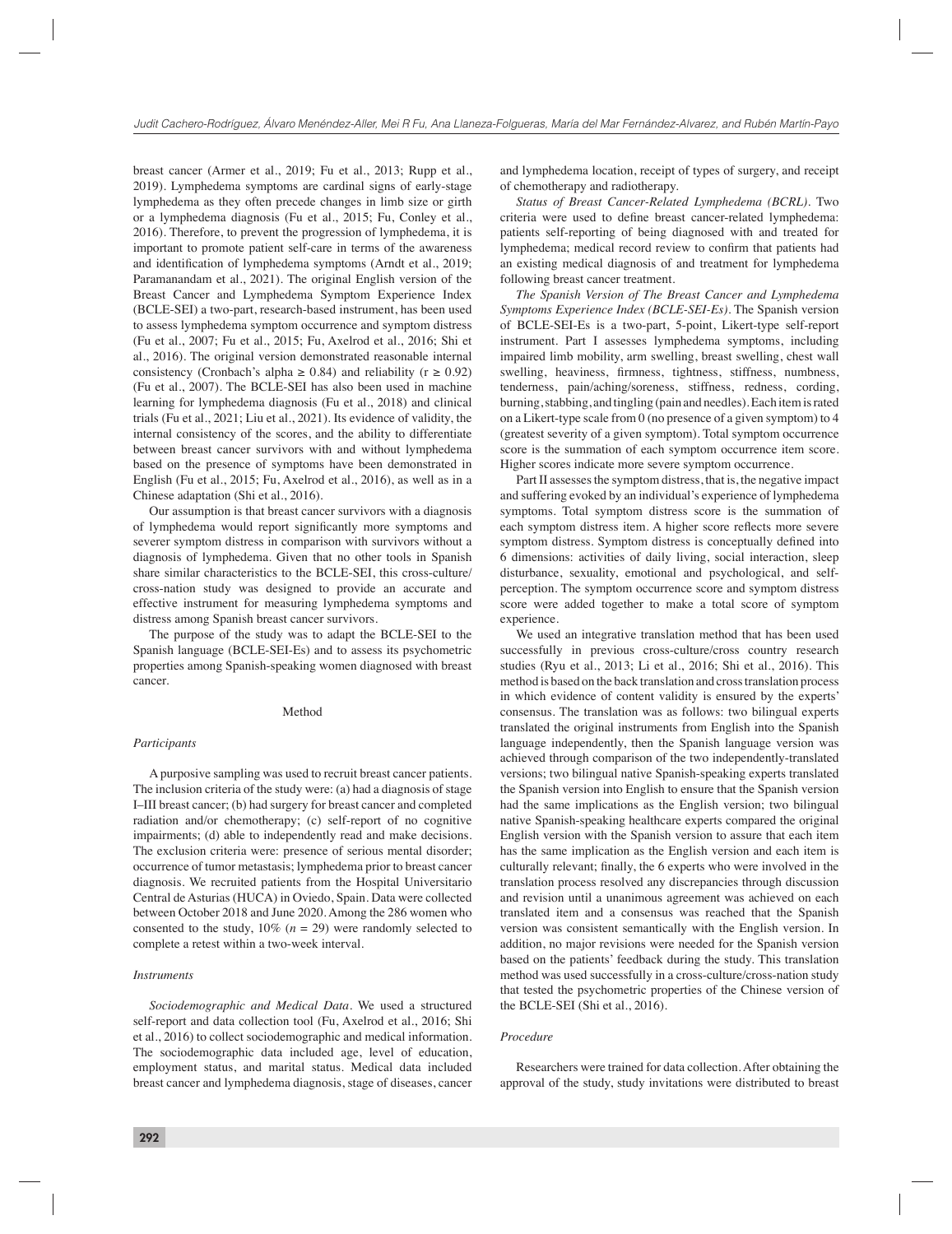cancer patients by the physicians and nurses who worked at the breast clinic at the HUCA. If any potential patients expressed their interest in the study and met the eligibility for the study, researchers would meet the potential participants in person to further explain the study in detail, including the information concerning the BCLE-SEI-Es questionnaire, the need for a Spanish version and the researchers' contact information for the study, procedures, and ethical implications. All participants received the information about their rights to withdraw at any time without any changes in their care. The potential participants were provided enough time to read the consent form, and any questions about the study and consent were answered by the researchers. All the participants signed the written consent form for the study.

During a face-to-face research visit, participants completed the self-report Instruments (i.e., demographic information, BCLE-SEI-Es) using a touch-screen electronic tablet specific for the study. Data regarding the patients' medical information was verified by reviewing electronic medical records. The test-retest reliability of the scores was estimated using 29 randomly selected participants. A time-lapse of two weeks after the first administration was used to administer the retest. Given the dynamic attributes of the symptom experience for breast cancer survivors, the time-lapse of two weeks was appropriate to avoid events exerting influence on participants' symptom experience and preventing participants from recalling their previous response.

The study was approved by the Principality of Asturias Research Ethics Committee, Spain (ref. 190/18). All the women who participated in the study did so voluntarily, signed an informed consent form, and were informed about the study objectives.

#### *Data Analysis*

Descriptive statistics were computed to summarize the demographic and medical characteristics of the participants. Cronbach's alpha and McDonald's omega was calculated to estimate the internal consistency of the scores for both the total scale and each subscale of the BCLE-SEI-Es. Kolmogorov-Smirnov test was performed to evaluate the normal distribution of the total scale and subscale scores. Due to the non-normal distribution of the data, nonparametric methods (Mann Whitney test) were used. Effect sizes were calculated via Cohen's *d* (Lenhard & Lenhard, 2016). Data from 29 participants were used to estimate test-retest reliability at two-week interval using spearman's correlation coefficient (rs).

To study the dimensionality of symptom occurrence, a robust principal component analysis (PCA) was performed. Similarly, an exploratory factor analysis (EFA) was carried out to explore the factorial structure of symptom distress. This distinct approach to dimensionality is due to the different nature of both parts, as the first part deals with symptoms and, therefore, a reduction in information is favourable, while the second part refers to a latent variable akin to psychological distress.

In both analyses, a Pearson correlation matrix and a promin rotation were performed. Additionally, a robust least unweighted squares method was used for the EFA (Lloret-Segura et al., 2014). The number of factors in each instance was determined using an optimal implementation of Parallel Analysis (PA) (Calderón et al., 2019).

The suitability of each analysis was evaluated using the Kaiser-Meyer-Olkin (KMO) test with an acceptable value greater than 0.5 and Bartlett's test of sphericity for determining whether the

correlation matrix was an identity matrix  $(p < .05)$ . Factor loadings that exceeded the criterion of  $0.30$  were considered significant. The goodness of fit for the PCA was evaluated using the percentage of variance explained and the RMSR indicator, where values below 0.08 are considered good, although values lower than 0.1 are also acceptable (Hoyle, 2011). In the case of the EFA, the indices used were RMSEA (with values below .05) and CFI (with values higher than .95) as two different indices are considered enough to assess a good fit of the data (Kline, 2011). Correlation between factors was calculated using Spearman's rho.

Evidence of discriminant validity was obtained by nonparametric tests between breast cancer patients with lymphedema and nonlymphedema. The Average Mean Extraction (AVE) of each subscale was carried out following Fornell and Larcker (1981) method, with values higher than .05 acting as evidence of convergent validity between the scales. A receiver operating characteristic curve (ROC) was calculated to establish the cut-off point for lymphedema detection using the diagnosis of lymphedema as the standard criterion. The score of the symptom occurrence subscale was used to calculate sensitivity and specificity. Sensitivity represents the rate of true positive cases, while specificity represents true negative cases. The area under the curve (AUC) was calculated with a 95% CI. An AUC of 1.0 represents perfect sensitivity and specificity, while an AUC of 0.5 represents a test with weak sensitivity and specificity (Smoot et al., 2011). The best possible cut-off point was chosen according to the Youden index, which ranges from 0 to 1 (Youden, 1950). Higher values of the Youden index indicate a more powerful cut-off point, that is, a more optimal sum of sensitivity and specificity (Youden, 1950).

Data were analysed using IBM's SPSS (version 24) software and Factor (version 10.10.02). The significance level was set at .05 with  $95\%$  confidence interval ( $95\%$  CI) for all statistical estimates.

#### Results

#### *Participants' Characteristics*

A total of 286 women, with a mean age of 56.97 years (*SD* = 8.92), participated in the study. Among the 286 patients, 23.4%  $(n = 67)$  were diagnosed with lymphedema. In terms of clinical characteristics, compared with patients with non-lymphedema, significantly more patients with lymphedema underwent mastectomy (75.8% versus 56.7%, *p* = .005) radiotherapy (83.1% versus 68.1%,  $p = .190$ ), and chemotherapy (83.3% versus 51.6%, *p* < .001). Compared with patients with non-lymphedema, significantly fewer patients with lymphedema were currently working  $(31.3\%$  versus 54.6%;  $p = .001$ ). Table 1 presents more detailed information of the sample.

### *Reliability*

The internal consistency of the total scale ( $\alpha = .97$ ;  $\omega =$ .98), as well as the symptom occurrence ( $\alpha = .95$ ; ω = .98) and symptom distress ( $\alpha = .96$ ;  $\omega = .96$ ) subscales was excellent. Using spearman's correlation coefficient test, test-retest reliability of the scores was estimated by comparing the total scale and the subscales of symptom occurrence and symptom distress from a second test of 29 participants, which yielded (rs  $(28) = .78 - .87$ , *p* < .001) (Table 2).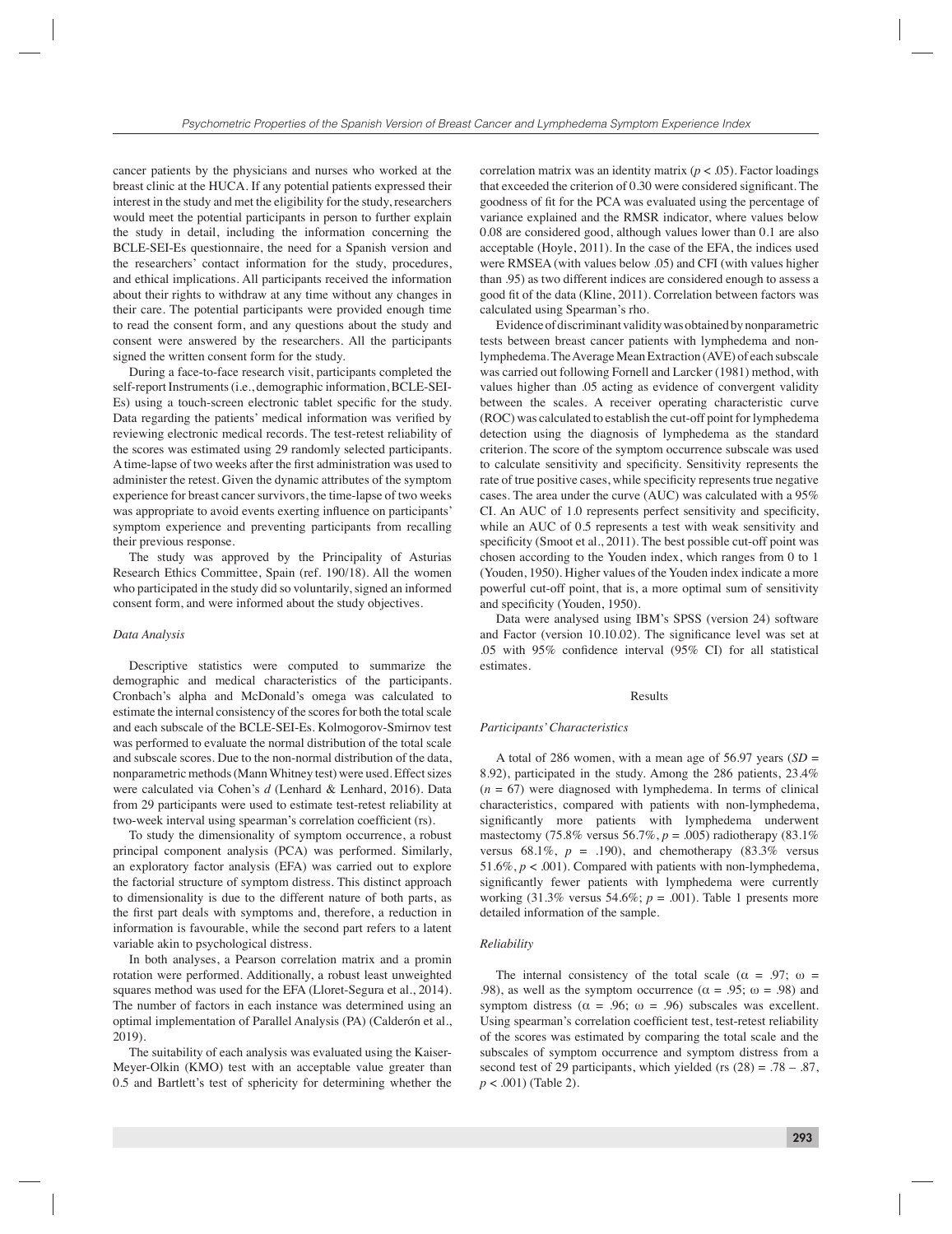| Lymphedema $(n = 67)$<br>$Mean \pm SD$<br>58.81(9.21)<br>$\mathbf{n}(\%)$<br>$17(25.4\%)$<br>19 $(28.4\%)$<br>25(37.3%)<br>6(9%)<br>37 (55.2%) | Non-Lymphedema $(n = 219)$<br>$Mean \pm SD$<br>56.41(8.78)<br>$n(\%)$<br>32(14.7%)<br>52 (23.9%)<br>$105(48.2\%)$<br>29 (13.3%) | $\mathbf t$<br>$-1.932$<br>Pearson $\chi^2$<br>5.938 | <b>Test statistics</b><br>$df^2$<br>284<br>df<br>3 | p(t test)<br>.054<br>$p(\chi^2)$<br>.115 |
|------------------------------------------------------------------------------------------------------------------------------------------------|---------------------------------------------------------------------------------------------------------------------------------|------------------------------------------------------|----------------------------------------------------|------------------------------------------|
|                                                                                                                                                |                                                                                                                                 |                                                      |                                                    |                                          |
|                                                                                                                                                |                                                                                                                                 |                                                      |                                                    |                                          |
|                                                                                                                                                |                                                                                                                                 |                                                      |                                                    |                                          |
|                                                                                                                                                |                                                                                                                                 |                                                      |                                                    |                                          |
|                                                                                                                                                |                                                                                                                                 |                                                      |                                                    |                                          |
|                                                                                                                                                |                                                                                                                                 |                                                      |                                                    |                                          |
|                                                                                                                                                |                                                                                                                                 |                                                      |                                                    |                                          |
|                                                                                                                                                |                                                                                                                                 |                                                      |                                                    |                                          |
|                                                                                                                                                |                                                                                                                                 |                                                      |                                                    |                                          |
|                                                                                                                                                |                                                                                                                                 |                                                      |                                                    |                                          |
|                                                                                                                                                | 142 $(65.1\%)$                                                                                                                  |                                                      |                                                    |                                          |
| $12(17.9\%)$                                                                                                                                   | $30(13.8\%)$                                                                                                                    | 2.409                                                | $\overline{2}$                                     | .492                                     |
| $9(13.4\%)$                                                                                                                                    | $26(11.9\%)$                                                                                                                    |                                                      |                                                    |                                          |
| $9(13.4\%)$                                                                                                                                    | $20(9.2\%)$                                                                                                                     |                                                      |                                                    |                                          |
|                                                                                                                                                |                                                                                                                                 |                                                      |                                                    |                                          |
| $21(31.3\%)$                                                                                                                                   | 119 (54.6%)                                                                                                                     | 11.079                                               | $\overline{1}$                                     | .001                                     |
| 46 (68.7%)                                                                                                                                     | 99 (45.4%)                                                                                                                      |                                                      |                                                    |                                          |
|                                                                                                                                                |                                                                                                                                 |                                                      |                                                    |                                          |
| 50 (75.8%)                                                                                                                                     | 119 (56.7%)                                                                                                                     | 7.710                                                | $\mathbf{1}$                                       | .005                                     |
| $16(24.2\%)$                                                                                                                                   | $91(43.3\%)$                                                                                                                    |                                                      |                                                    |                                          |
|                                                                                                                                                |                                                                                                                                 |                                                      |                                                    |                                          |
| 54 (83.1%)                                                                                                                                     | 147 (68.1%)                                                                                                                     | 5.536                                                | $\overline{1}$                                     | .019                                     |
|                                                                                                                                                |                                                                                                                                 |                                                      |                                                    |                                          |
|                                                                                                                                                |                                                                                                                                 |                                                      |                                                    |                                          |
| 55 (83.3%)                                                                                                                                     | $111(51.6\%)$                                                                                                                   | 20.997                                               | 1                                                  | < .001                                   |
|                                                                                                                                                |                                                                                                                                 |                                                      |                                                    |                                          |
|                                                                                                                                                |                                                                                                                                 |                                                      |                                                    |                                          |

| Table 2<br>BCLE-SEI-Es Test-Retest Reliability of the Scores $(n = 29)$    |                            |        |               |               |                |  |
|----------------------------------------------------------------------------|----------------------------|--------|---------------|---------------|----------------|--|
|                                                                            | Test #1                    |        | Test $#2$     |               |                |  |
|                                                                            | Mean $\pm$ SD <sup>1</sup> | Median | Mean $\pm$ SD | <b>Median</b> | Spearman's rho |  |
| <b>Symptom occurrence</b>                                                  | $12.2 + 12.8$              | 12     | $10.3 + 12.8$ | 8             | $.78**$        |  |
| <b>Symptom distress</b>                                                    | $18.9 + 23.3$              | 10     | $16.7 + 20.1$ | 8             | $.83**$        |  |
| Total scores of symptom occurrence and distress                            | $31.1 + 32.9$              | 23     | $27.0 + 31.1$ | 19            | $.87**$        |  |
| <i>Note</i> : <sup>1</sup> <i>SD</i> : Standard Deviation; ** = $p < .001$ |                            |        |               |               |                |  |

#### *Evidence of Validity*

*Content Validity.* The integrative translation method was utilized to ensure the accuracy of the translation. The 6 experts who were involved in the translation process unanimously agreed that each translated item and the Spanish version was consistent semantically with the English version.

*Construct Validity.* The suitability of the data for both the PCA and the EFA was confirmed using the KMO test for sampling adequacy (KMO = 0.93) and Bartlett's test of sphericity (Approx. Chi-Square = 3049.0, df = 1653,  $p < .001$ ). PA recommended a unidimensional approach for symptom occurrence, while it advised a bidimensional factor structure for symptom distress.

The PCA indicated a good fit to a unidimensional structure, with RMSR below 0.1 (RMSR =  $0.0881$ ) and 45.71% of the variance

explained. Factor loadings ranged from 0.37 to 0.79. Table 3 presents the factor loadings for symptom occurrence.

Meanwhile, a good fit to a two-dimensional structure was observed in symptom distress, with a RMSEA below 0.05 (RMSEA  $= 0.013$ ) and a CFI > .95 (CFI = .999), explaining 55.04% of the variance. Table 4 shows the factor loadings of dimensions: physical-functional distress (factor 1) and psychosocial distress (factor 2). Correlations between subscales are shown in Table 5. All correlations are positive, with moderate values, the weakest being the correlation between the psychosocial factor and the symptom occurrence factor (rs  $(285) = .49, p < .001$ ).

**Discriminant Validity. To find evidence of discriminant validity** of BCLE-SEI-Es, the participants were divided into 2 groups by lymphedema status, that is patients with a diagnosis of lymphedema (lymphedema group) and those without lymphedema diagnosis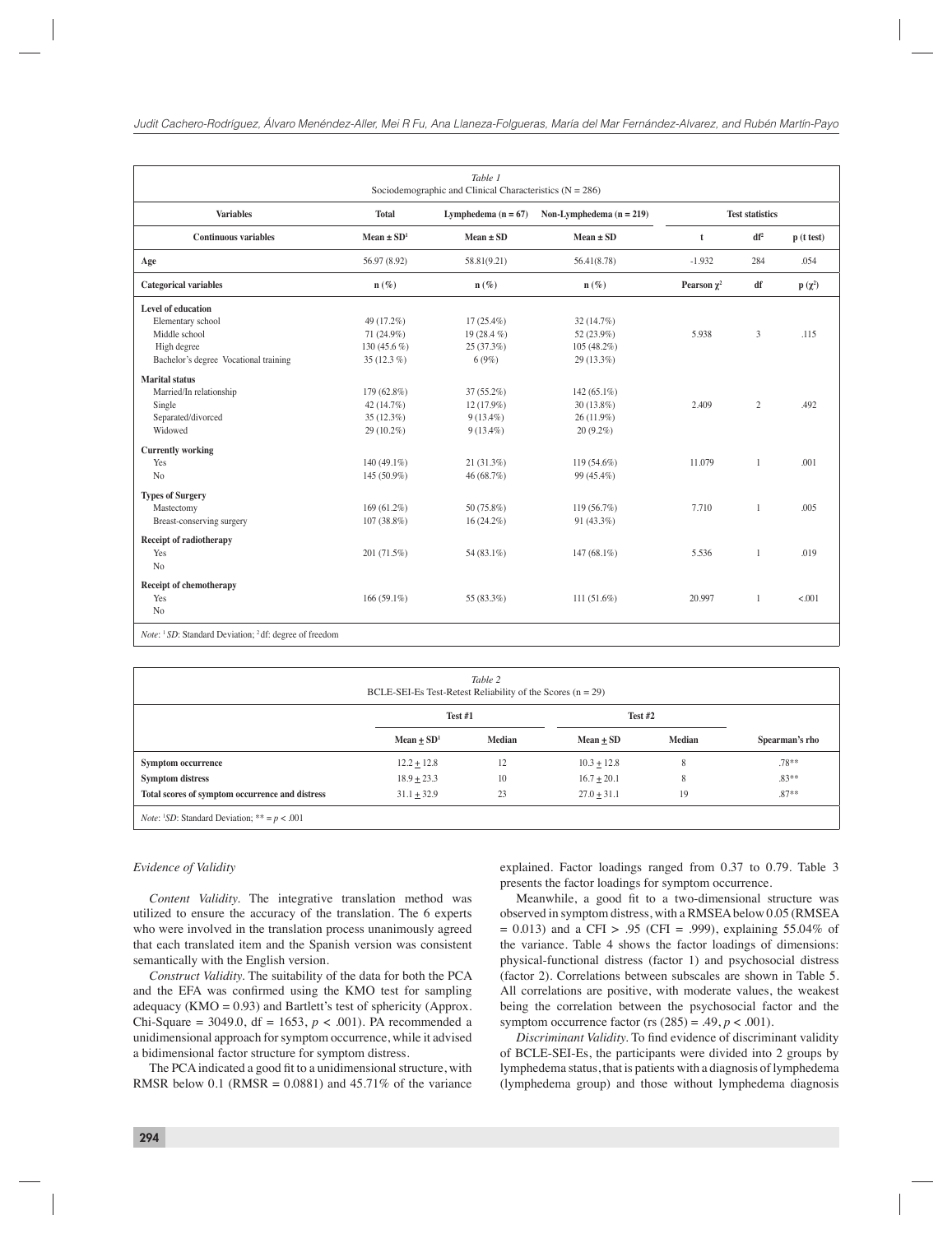| Table 3<br>Factor Loadings for Symptom Occurrence ( $N = 286$ )                                                                                                         |                       |  |  |  |  |
|-------------------------------------------------------------------------------------------------------------------------------------------------------------------------|-----------------------|--|--|--|--|
| <b>Items</b>                                                                                                                                                            | <b>Factor loading</b> |  |  |  |  |
| 1. Pain/aching/soreness                                                                                                                                                 | 0.73                  |  |  |  |  |
| 2. Tenderness                                                                                                                                                           | 070                   |  |  |  |  |
| 3. Arm/hand swelling                                                                                                                                                    | 0.70                  |  |  |  |  |
| 4. Breast swelling                                                                                                                                                      | 0.37                  |  |  |  |  |
| 5. Chest wall swelling                                                                                                                                                  | 0.43                  |  |  |  |  |
| 6 Firmness in the affected limb                                                                                                                                         | 0.78                  |  |  |  |  |
| 7. Tightness in the affected limb                                                                                                                                       | 0.72                  |  |  |  |  |
| 8. Heaviness in the affected limb                                                                                                                                       | 0.79                  |  |  |  |  |
| 9. Fibrosis (thickness of the skin) in the affected limb                                                                                                                | 0.66                  |  |  |  |  |
| 10. Stiffness in the affected limb                                                                                                                                      | 0.68                  |  |  |  |  |
| 11. Hotness in the affected limb                                                                                                                                        | 0.78                  |  |  |  |  |
| 12. Redness in the affected limb                                                                                                                                        | 0.65                  |  |  |  |  |
| 13. Burning sensation in the affected limb                                                                                                                              | 0.78                  |  |  |  |  |
| 14 Numbness in the affected limb                                                                                                                                        | 0.63                  |  |  |  |  |
| 15. Stabbing in the affected limb                                                                                                                                       | 0.642                 |  |  |  |  |
| 16. Tingling in the affected limb                                                                                                                                       | 0.78                  |  |  |  |  |
| 17 Weakness in the affected limb                                                                                                                                        | 0.78                  |  |  |  |  |
| 18. Seroma (pocket of fluid)                                                                                                                                            | 0.59                  |  |  |  |  |
| 19. Cording (Palpable and even observable, that go from the<br>armpit, down the inside of the arm, accompanied by axillary<br>pain and limitation of shoulder movement) | 0.67                  |  |  |  |  |
| 20. Limited movement in shoulder                                                                                                                                        | 0.55                  |  |  |  |  |
| 21. Limited movement in elbow                                                                                                                                           | 0.68                  |  |  |  |  |
| 22. Limited movement in wrist                                                                                                                                           | 0.75                  |  |  |  |  |
| 23. Limited movement in arm                                                                                                                                             | 0.70                  |  |  |  |  |
| 24. Limited movement in fingers                                                                                                                                         | 0.72                  |  |  |  |  |

(non-lymphedema group) to compare the total scale between the two groups as well as symptom occurrence, symptom distress of physical-functional and psychosocial. Significant differences between lymphedema and non-lymphedema group were observed for total BCLE-SEi-Es scale ( $z = 5.651$ ;  $p < .001$ ), symptom occurrence  $(z = 7.002; p < .001)$ , physical-functional distress  $(z = 4.580; p < .001)$ , and psychosocial distress  $(z = 3.638; p <$ .001). Moderate effect sizes were observed for physical-functional distress ( $d = 0.56$ ), psychosocial distress ( $d = 0.64$ ), total BCLE-SEi-Es scale  $(d = 0.651)$ , while large effect size was observed for symptom occurrence subscale  $(d = 0.90)$ . Table 6 displays the results of the Mann-Whitney U-test, along with the medians and interquartile ranges for each group, as well as the effect sizes of the analyses performed.

*Convergent Validity Between the Scales.* The AVE calculated for the physical functional distress and psychosocial distress scales was higher than 0.5, thus acting as evidence of convergent validity between scales. However, in the case of symptom occurrence, the AVE showed a lack of evidence  $(AVE = 0.45)$ .

Finally, analysis of the ROC curve for the count of lymphedema symptom occurrence as a continuous screening variable for discriminating between the lymphedema patients and the nonlymphedema patients yielded an AUC of 0.78 (AUC = 0.78; *p* < .001; 95% CI [0.72, 0.84]). To discriminate lymphedema patients from non-lymphedema, the best screening cut-off point was six symptom occurrences (Youden's index  $= 0.45$ ), with a sensitivity of 0.86 (95% CI [0.76, 0.93]) and a specificity of 0.58 (95% CI  $[0.51, 0.65]$ .

| Table 4<br>Factor Loadings for Symptom Distress ( $N = 286$ ) |                                                                   |                                      |  |  |  |
|---------------------------------------------------------------|-------------------------------------------------------------------|--------------------------------------|--|--|--|
| <b>Items</b>                                                  | <b>Factor 1</b><br><b>Physical-</b><br><b>Functional distress</b> | Factor 2<br>Psychosocial<br>distress |  |  |  |
| 1. Cooking                                                    | 0.80                                                              |                                      |  |  |  |
| 2. Cutting food with a knife                                  | 0.82                                                              |                                      |  |  |  |
| 3. Writing/typing                                             | 0.87                                                              |                                      |  |  |  |
| 4. Cleaning the house                                         | 0.72                                                              |                                      |  |  |  |
| 5. Vacuuming                                                  | 0.72                                                              |                                      |  |  |  |
| 6. Doing the laundry                                          | 0.90                                                              |                                      |  |  |  |
| 7. Bathing or showering                                       | 0.92                                                              |                                      |  |  |  |
| 8. Taking care of children                                    | 0.61                                                              |                                      |  |  |  |
| 9. Carrying and lifting heavy objects                         | 0.42                                                              |                                      |  |  |  |
| 10. Gardening                                                 | 0.48                                                              |                                      |  |  |  |
| 11. Getting dressed                                           | 0.89                                                              |                                      |  |  |  |
| 12. Driving                                                   | 0.53                                                              |                                      |  |  |  |
| 13. Making bed                                                | 0.91                                                              |                                      |  |  |  |
| 14. Family activities                                         |                                                                   | 0.49                                 |  |  |  |
| 15. Leisure activities                                        | 0.39                                                              |                                      |  |  |  |
| 16. Frustration                                               |                                                                   | 0.80                                 |  |  |  |
| 17. Sadness                                                   |                                                                   | 1.00                                 |  |  |  |
| 18. Guilt                                                     |                                                                   | 0.35                                 |  |  |  |
| 19. Concern                                                   |                                                                   | 0.83                                 |  |  |  |
| 20. Irritability                                              |                                                                   | 0.76                                 |  |  |  |
| 21. Fear                                                      |                                                                   | 0.78                                 |  |  |  |
| 22. Anger                                                     |                                                                   | 0.64                                 |  |  |  |
| 23. Loneliness                                                |                                                                   | 0.89                                 |  |  |  |
| 24. Dependency                                                |                                                                   | 0.54                                 |  |  |  |
| 25. Hopelessness                                              |                                                                   | 0.84                                 |  |  |  |
| 26. Anxiety                                                   |                                                                   | 0.90                                 |  |  |  |
| 27. Depression                                                |                                                                   | 0.86                                 |  |  |  |
| 28. Self-perception                                           |                                                                   | 0.64                                 |  |  |  |
| 29. Sleep disturbance                                         | 0.31                                                              |                                      |  |  |  |
| 30. Sex life with partner                                     |                                                                   | 0.46                                 |  |  |  |
| 31. Emotional relationship with partner                       |                                                                   | 0.44                                 |  |  |  |
| 32. Impact on work outside home                               |                                                                   | 0.36                                 |  |  |  |

| Table 5<br>Spearman's Rho Between Subscales ( $N = 286$ ) |              |                                                              |  |  |  |
|-----------------------------------------------------------|--------------|--------------------------------------------------------------|--|--|--|
| <b>Physical-</b><br>functional                            | Psychosocial | <b>Total scores of</b><br>symptom occurrence<br>and distress |  |  |  |
| $63**$                                                    | $49**$       | $77**$                                                       |  |  |  |
|                                                           | $69**$       | $.88**$                                                      |  |  |  |
|                                                           |              | $87**$                                                       |  |  |  |
|                                                           |              |                                                              |  |  |  |

#### Discussion

As a self-report instrument, BCLE-SEI-Es was acceptable to Spanish breast cancer patients and was able to elicit the patients' report of lymphedema symptoms and distress. The results of the study demonstrated that the Spanish version of the BCLE-SEI is a reliable tool for the assessment of lymphedema symptom occurrence and symptom distress for Spanish breast cancer patients both with and without lymphedema (Hernández et al., 2020). The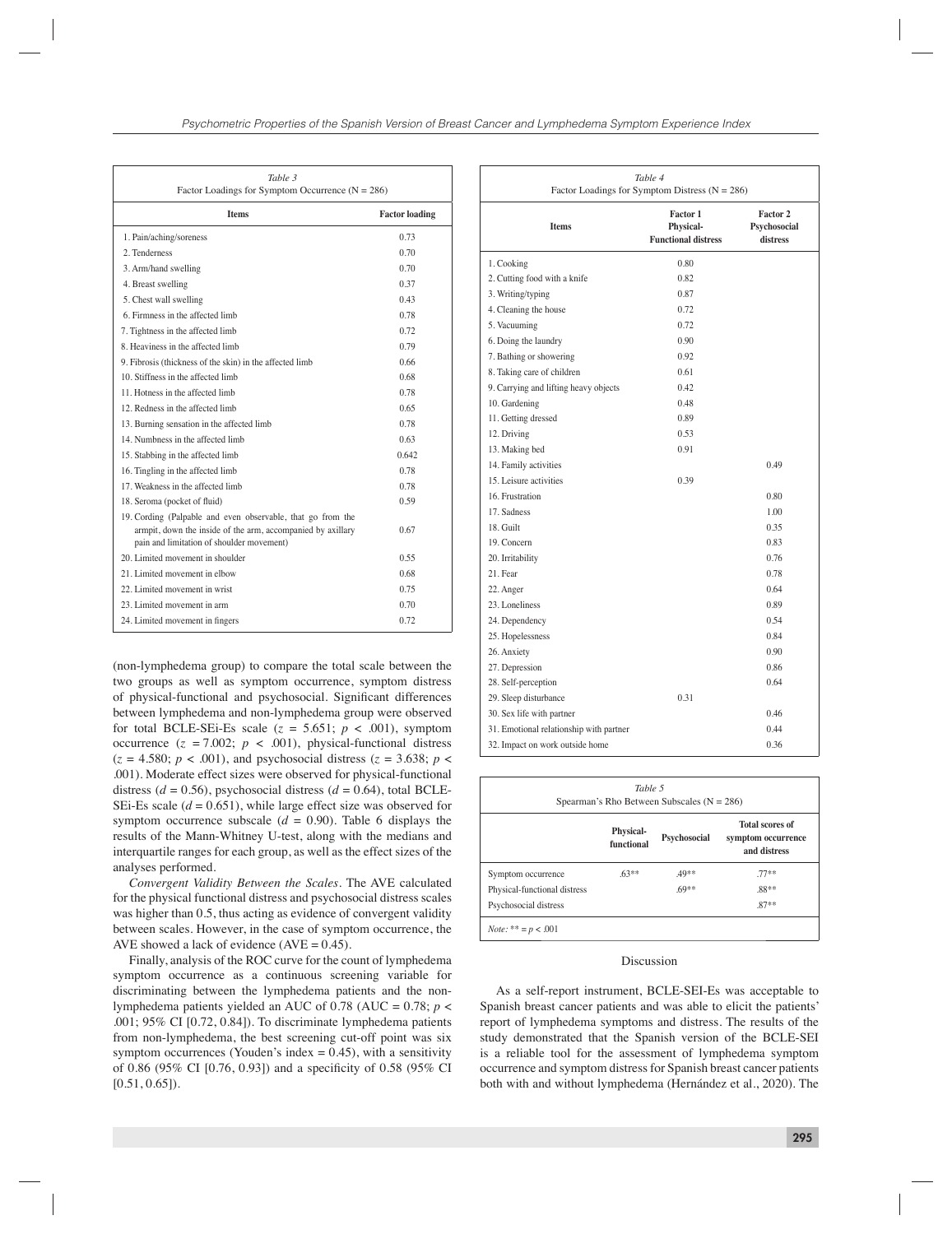| Table 6<br>Mann-Whitney U-test Results, Medians, Interquartile Ranges (IQR), and Size Effect ( $N = 286$ ) |       |        |      |                |               |                |            |  |
|------------------------------------------------------------------------------------------------------------|-------|--------|------|----------------|---------------|----------------|------------|--|
|                                                                                                            |       | p      |      |                | <b>Median</b> |                | <b>IQR</b> |  |
|                                                                                                            | z     |        | d    | Non-lymphedema | Lymphedema    | Non-lymphedema | Lymphedema |  |
| Symptom Occurrence                                                                                         | 7.002 | < .001 | 0.90 | 4              | 13            | $1 - 11$       | $3-19$     |  |
| Physical-functional Distress                                                                               | 4.580 | < .001 | 0.56 | 3              | 9             | $0-9$          | $5 - 27$   |  |
| Psychosocial Distress                                                                                      | 3.638 | < .001 | 0.44 |                | 17            | $2 - 16$       | $7-26$     |  |
| <b>Total BCLE-SEI-Es</b>                                                                                   | 5.651 | < .001 | 0.71 | 17             | 43            | $7 - 33$       | 19-71      |  |
| <i>Note:</i> IQR: Interquartile range                                                                      |       |        |      |                |               |                |            |  |

findings of the study supported our hypothesis that symptom occurrence and symptom distress for patients with lymphedema were significantly higher than for patients with non-lymphedema. The ability of BCLE-SEI-Es to discriminate breast cancer patients with lymphedema from those without lymphedema provides strong foundation for clinical use of this instrument among Spanish breast cancer patients.

Lymphedema symptoms are patient-centered health outcomes that are critical for monitoring the risk of and treating cancerrelated lymphedema as well as patients' quality of survival. The likelihood of developing lymphedema for breast cancer patients is lifelong (Armer et al., 2019; Rupp et al., 2019) and its incurability causes tremendous physical (Viehoff et al., 2015) and psychological impairment to the women who suffer from it (Rupp et al., 2019; Sayegh et al., 2016). Early detection and intervention of subclinical lymphedema (i.e., defined as the presence of lymphedema symptoms without changes in limb size or girth or having a lymphedema diagnosis) prevent lymphedema from progressing into a chronic and incurable condition and it also improves lymphedema treatment efficacy (Soran et al., 2014; Temur & Kapucu, 2019). Bowman et al. (2021) reported that breast cancer patients sometimes had to visit multiple specialists about their lymphedema symptoms without receiving an official diagnosis of lymphedema, leading to a delayed diagnosis and treatment. A study in the USA using the English version of BCLE-SEI found a diagnostic cutoff of nine symptoms discriminated breast cancer patients with lymphedema from those with nonlymphedema with a sensitivity of  $64\%$  and a specificity of  $80\%$  $(AUC = 0.72)$  (Fu et al., 2015). Findings of our study also support the evidence that the self-reporting of lymphedema symptoms can discriminate breast cancer patients with lymphedema from those with non-lymphedema with a sensitivity of  $86\%$  and a specificity of 58% (AUC =  $0.78$ ) among Spanish breast cancer patients. These findings supported our hypothesis that symptom occurrence assessed by the Spanish version of the BCLE-SEI was able to establish a cut-off point to detect patients with lymphedema. In the absence of objective measurements capable of detecting subclinical lymphedema, count of symptom occurrence may be a cost-effective initial screening tool for detecting lymphedema. Furthermore, machine learning using lymphedema symptom occurrence by English version BCLE-SEI has been developed with over 90% of accuracy, sensitivity, and specificity to detect subclinical mild, moderate, and severe lymphedema (Fu et al., 2018). With the validation of the Spanish version, it is possible to program machine learning algorithms in the Spanish language to facilitate lymphedema detection among Spanish breast cancer patients.

Like the English version, Part I of the Spanish version BCLE-SEI-Es assesses symptom occurrence. The English version of BCLE-SEI conceptualizes lymphedema symptoms to have a single conceptual structure, that is, all the symptoms are related to lymph fluid accumulation. In our study, the PCA showed that the data fitted correctly to a unidimensional structure, which explained 45.71% of the variance. In contrast, the study on the Chinese version of BCLE-SEI identified five factors of symptom occurrence that explained 66.1% of the total sample variance (Shi et al., 2016). The differences in the number of factors may be due to differences in the occurrence of each symptom among Chinese and Spanish breast cancer patients. Nevertheless, symptom occurrence assessed by both Spanish and Chinese versions achieved adequate discriminating power to differentiate patients with lymphedema and those with non-lymphedema,

The findings of our study show that a two-dimensional structure for symptom distress was the most recommendable one; moreover, the two symptom distress factors explained 55.04% of the variance. The English version of BCLE-SEI conceptually defines symptom distress as 6 dimensions: physical function of activities of daily living, social interaction, sleep disturbance, sexuality, emotional/ psychological, and self-perception. Using exploratory factor analysis, the Chinese version identified five symptom distress factors (Shi et al, 2016). The items in first symptom distress factor identified in our study are consistent with the items in conceptually defined physical-functional dimension of activities of daily living in the English version with the addition of leisure activities and sleep disturbance and those in the Chinese version. The item of leisure activities was conceptualized in the English and Chinese versions as belonging to a social dimension. Perhaps, leisure activities in Spanish breast cancer patients reflect the need for physical-functional ability to enjoy leisure activities. Sleep disturbance was loaded in the physical-functional dimension in our study. This loading can be explained by the fact that the presence of lymphedema symptoms can contribute to sleep disorders (Roux et al., 2020). The items in the second symptom distress factor identified in our study included all the items in conceptually defined dimensions of social interaction, sleep disturbance, sexuality, emotional/psychological, and self-perception. Psychosocial symptom distress factors identified in the Chinese version were similar to the ones conceptualized in the English version to include emotional-psychological, social interaction, and sexuality. The six conceptualized dimensions of symptom distress can be broadly categorised as physical-functional distress (i.e., negative impact on activities of daily living) and psychosocial distress (i.e., negative impact on emotional/psychological, self-perception, social interaction, sleep disturbance, and sexuality). Symptom distress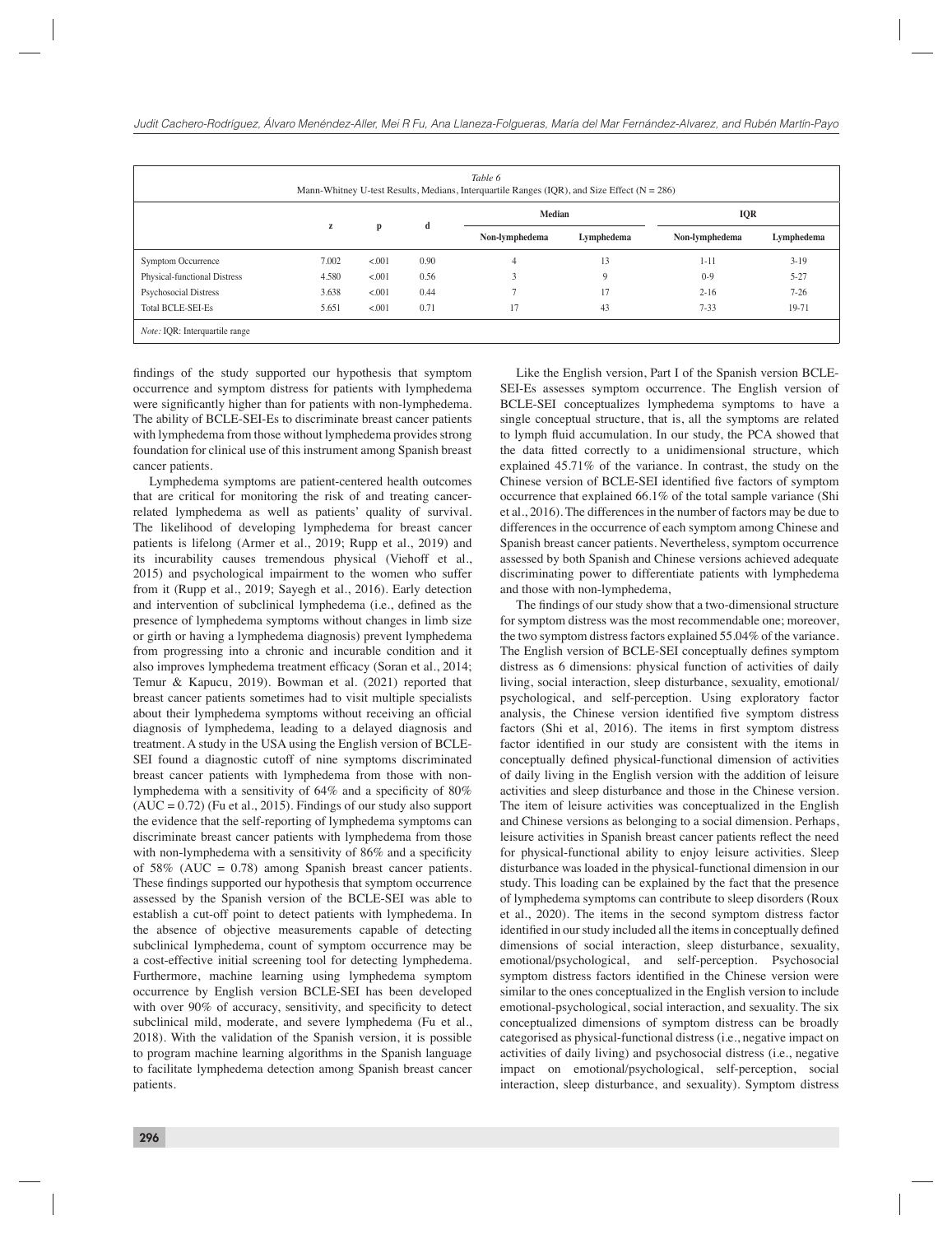reflects the limitations and negative impact evoked by symptom occurrence, perhaps, it is parsimonious to categorize symptom distress into physical-functional and psychosocial dimensions.

The AVE values of each subscale indicated a lack of evidence for convergent validity between scales in the case of the symptom occurrence dimension, unlike the two subscales of symptom distress, which both showed an AVE value greater than 0.5. However, as the McDonald's omega coefficient of the symptom occurrence dimension was higher than .6, it could be taken as evidence for convergent validity between scales (Fornell & Larcker, 1981).

Strengths of the study included adequate study design with hypothesis testing. As for the limitations, participant recruitment from only one hospital could restrict the generalizability of this

study. Although the data was adequate for factor analysis, supported by Bartlett test and the KMO, further studies should replicate this study with larger samples obtained from different hospitals in Spain. This way, not only would it ensure the generalizability of the results, minimizing the effect of regional factors, but it would also allow to carry out analyses such as the analysis of measurement invariance between patients with and without lymphedema. Given that the comparison between these two types of patients is important, such analysis may prove to be crucial for future research as it may limit the extent to which results are interpreted.

In conclusion, the BCLE-SEI Spanish version demonstrated high internal consistency, test-retest reliability and content and construct validity to assess lymphedema symptoms and distress among Spanish breast cancer survivors.

#### References

- Armer, J. M., Ballman, K. V., McCall, L., Ostby, P. L., Zagar, E., Kuerer, H. M., Hunt, K. K., & Boughey, J. C. (2019). Factors associated with lymphedema in women with node-positive breast cancer treated with neoadjuvant chemotherapy and axillary dissection. *JAMA Surgery*, *154*(9), 800-809. https://doi.org/10.1001/jamasurg.2019.1742
- Arndt, V., Koch-Gallenkamp, L., Bertram, H., Eberle, A., Holleczek, B., Pritzkuleit, R., Waldeyer-Sauerland, M., Waldmann, A., Zeissig, S. R., Doege, D., Thong, M., & Brenner, H. (2019). Return to work after cancer. A multi-regional population-based study from Germany. *Acta Oncologica*, *58*(5), 811-818. https://doi.org/10.1080/0284186X.2018. 1557341
- Asdourian, M. S., Swaroop, M. N., Sayegh, H. E., Brunelle, C. L., Mina, A. I., Zheng, H., Skolny, M., & Taghian, A. G. (2017). Association between precautionary behaviors and breast cancer-related lymphedema in patients undergoing bilateral surgery. *Journal of Clinical Oncology: Official Journal of the American Society of Clinical Oncology*, 35(35), 3934-3941. https://doi.org/10.1200/JCO.2017.73.7494
- Bowman, C., Oberoi, D., Radke, L., Francis, G. J., & Carlson, L. E. (2021). Living with leg lymphedema: Developing a novel model of quality lymphedema care for cancer survivors. *Journal of Cancer Survivorship: Research and Practice*, *15*(1), 140-150. https://doi.org/10.1007/s11764- 020-00919-2
- Burns, D., Arora, J., Okunade, O., Beltrame, J. F., Bernardez-Pereira, S., Crespo-Leiro, M. G., Filippatos, G. S., Hardman, S., Hoes, A. W., Hutchinson, S., Jessup, M., Kinsella, T., Knapton, M., Lam, C., Masoudi, F. A., McIntyre, H., Mindham, R., Morgan, L., Otterspoor, L., Parker, V., … McDonagh, T. A. (2020). International consortium for health outcomes measurement (ICHOM): Standardized patient-centered outcomes measurement set for heart failure patients. *JACC. Heart Failure*, *8*(3), 212-222. https://doi.org/10.1016/j.jchf.2019.09.007
- Calderón, G. C., Navarro, G. D., Lorenzo, S. U., & Ferrando, P. P. (2019). Multidimensional or essentially unidimensional? A multi-faceted factoranalytic approach for assessing the dimensionality of tests and items. *Psicothema*, *31*(4), 450-457. https://doi.org/10.7334/psicothema2019.153
- Chaput, G., Ibrahim, M., & Towers, A. (2020). Cancer-related lymphedema: Clinical pearls for providers. *Current Oncology*, *27*(6), 336-340. https:// doi.org/10.3747/co.27.7225
- Fornell, C., & Larcker, D. F. (1981). Evaluating structural equation models with unobservable variables and measurement error. *Journal of Marketing Research*, *18*(1), 39-50. https://doi.org/10.2307/3151312
- Fu, M. R., McDaniel, R. W., & Rhodes, V. A. (2007). Measuring symptom occurrence and symptom distress: Development of the symptom experience index. *Journal of Advanced Nursing, 59*(6), 623-634. https://doi.org/10.1111/j.1365-2648.2007.04335.x
- Fu, M. R., Ridner, S. H., Hu, S. H., Stewart, B. R., Cormier, J. N., & Armer, J. M. (2013). Psychosocial impact of lymphedema: A systematic review of literature from 2004 to 2011. *Psycho-oncology*, *22*(7), 1466-1484. https://doi.org/10.1002/pon.3201
- Fu, M. R., Axelrod, D., Cleland, C. M., Guth, A. A., Qiu, Z., Kleinman, R., Scagliola, J., & Haber, J., (2015). Symptom reporting in detecting breast cancer-related lymphedema. *Breast Cancer: Targets and Therapy*, *7*, 345-352. https://doi.org/10.2147/BCTT.S87854
- Fu, M. R., Axelrod, D., Guth, A. A., Rampertaap, K., El-Shammaa, N., Hiotis, K., Scagliola, J., Yu, G., & Wang, Y. (2016). mHealth self-care interventions: Managing symptoms following breast cancer treatment. mHealth, 2(7). https://doi.org/10.21037/ cancer treatment. *mHealth*, *2*(7). https://doi.org/10.21037/ mhealth.2016.07.03
- Fu, M.R., Conley, Y.P., Axelrod, D., Amber, G.A., Yu, G., Fletcher, J., & Zagzag, D. (2016). Precision assessment of heterogeneity of lymphedema phenotype, genotypes and risk prediction. *The Breast, 29,*  231-240*.* http://dx.doi.org/10.1016/j.breast.2016.06.023
- Fu, M. R., Wang, Y., Li, C., Qiu, Z., Axelrod, D., Guth, A. A., Scagliola, J., Conley, Y., Aouizerat, B. E., Qiu, J. M., Van Cleave, J. H., Yu, G., & Haber, J. (2018). Machine learning for detection of lymphedema among breast cancer survivors. *mHealth, 4*(17), 1-11. https://doi.org/10.21037/ mhealth.2018.04.02
- Fu, M. R., McTernan, M. L., Qiu, J. M., Ko, E., Yazicioglu, S., Axelrod, D., Guth, A., Fan, Z., Sang, A., Miaskowski, C., & Wang, Y. (2021). The effects of kinect-enhanced lymphatic exercise intervention on lymphatic pain, swelling, and lymph fluid level. *Integrative Cancer Therapies*, 20, 1-14. https://doi.org/10.1177/15347354211026757
- Gillespie, T. C., Sayegh, H. E., Brunelle, C. L., Daniell, K. M., & Taghian, A. G. (2018). Breast cancer-related lymphedema: Risk factors, precautionary measures, and treatments. *Gland Surgery*, *7*(4), 379-403. https://doi.org/10.21037/gs.2017.11.04
- Hernández, A., Ponsoda, V., Muñiz, J., Prieto, G., & Elosua, P. (2016). Revisión del modelo para evaluar la calidad de los tests utilizados en España [Review of the model to assess the quality of the tests used in Spain]. *Papeles del Psicólogo*, *37*(3), 192-197.
- Hernández, A., Hidalgo, M. D., Hambleton, R. K., & Gómez-Benito, J. (2020). International Test Commission guidelines for test adaptation: A criterion checklist. *Psicothema*, *32*(3), 390-398. https://doi.org/10.7334/ psicothema2019.306
- Hoyle, R. H. (2012). *Handbook of Structural Equation Modeling*. The Gilford Press.
- International Agency for Research on Cancer (2020). *The Global Cancer Observatory*. https://gco.iarc.fr/today/data/factsheets/cancers/20-Breastfact-sheet.pdf
- Islam, T., Dahlui, M., Majid, H. A., Nahar, A. M., Mohd Taib, N. A., Su, T. T., & MyBCC study group (2014). Factors associated with return to work of breast cancer survivors: A systematic review. *BMC Public Health*, *14*(S8). https://doi.org/10.1186/1471-2458-14-S3-S8
- Kline, R.B. (2011). *Principles and Practice of Structural Equation Modeling*. The Gilford Press.
- Kwan, J., Famiyeh, P., Su, J., Xu, W., Kwan, B., Jones, J. M., Chang, E., Yip, K., & Liu, F. F. (2020). Development and validation of a risk model